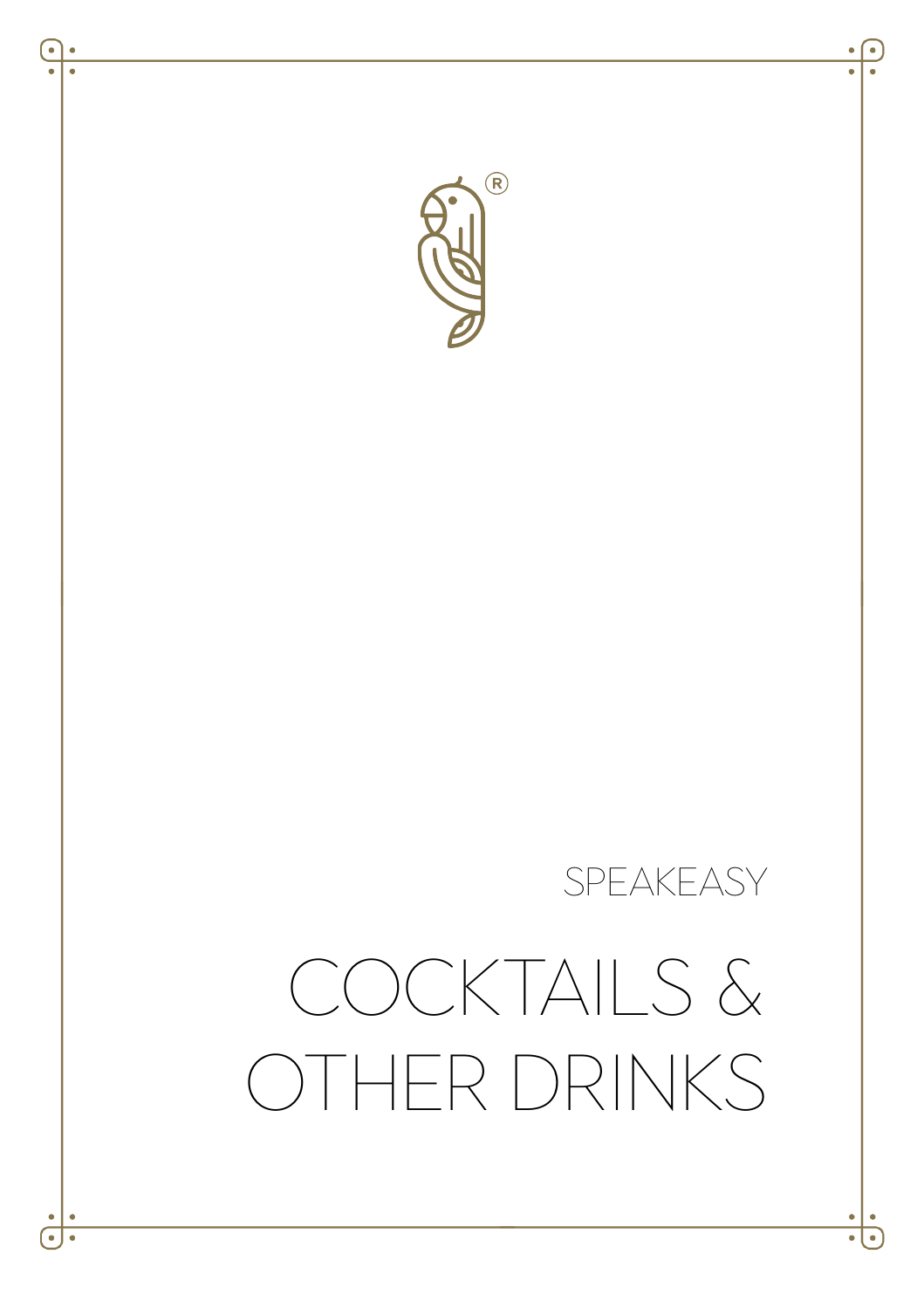# House rules

## **ONLY WAY IN-WARDROBE DOORS; WAY OUT- BIRD CAGE**

### **NO STANDING AT THE BAR.**

Every patron in Parrot MiniBar must have a seat.

## **ONLY TRUSTED GUESTS.**

Do not bring anyone in here that you would not allow into your home to babysit your only child and/or your new-born baby.

### **PLEASE, SPEAK EASY.**

Keep the volume of your voice at the reasonable level. Please refrain from cursing, hooting, hollering and high-fiving.

### **NO TABLE HOPPING.**

### **BRAWLING IS A BAD FORM.**

While we relish passionate banter and witty conversation, we don't appreciate patrons who break the furniture or waste good spirits by spilling them on other patrons. Even talking about fighting will lead to a swift boot out the bird cage doors. If you must tell another patron how completely ridiculous they are, take it outside or keep it to a private message.

#### **NO NAME-DROPPING.**

If you are in the service industry, however, please introduce yourself.

## **PLEASE BE PATIENT.**

Our drinks are labour intensive.

### **WHEN YOU HAVE REACHED YOUR LIMIT,**

do the honourable thing and cut yourself off – which saves us the trouble and possible embarrassment of doing it for you.

### **WE DO ONLY TABLE CHECKS, FOR PARTIES 6 AND MORE.**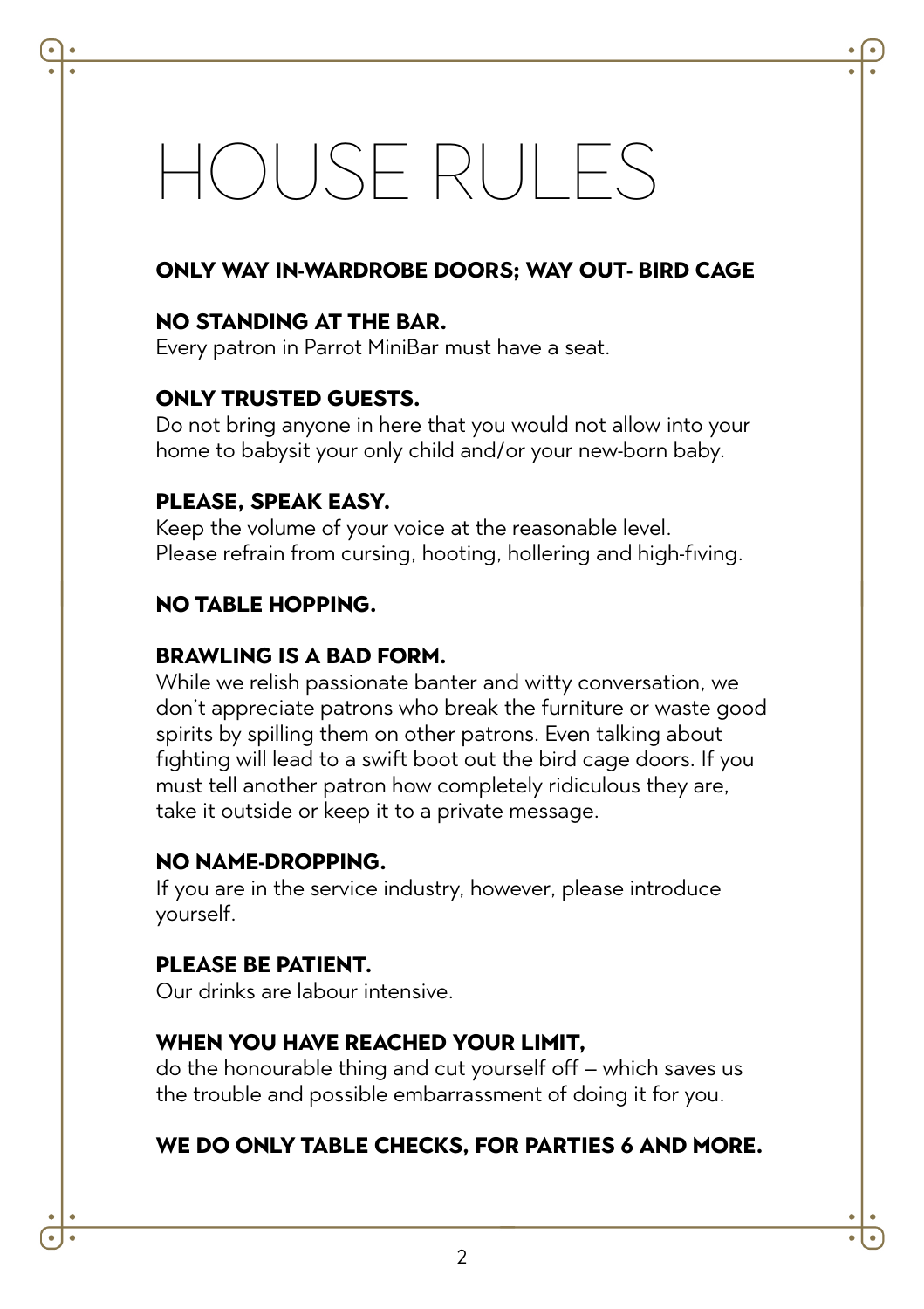# **CONTENTS**

7

 $\dot{\text{d}}$  $\overline{\phantom{a}}$ 

| SPEAKEASY COCKTAILS                               | 4       |
|---------------------------------------------------|---------|
| <b>HOUSE COCKTAILS</b>                            | 6       |
| SOURS WITH SMALL TWIST                            | 7       |
| SPARKLING COCKTAILS                               | 8       |
| LIKE A VIRGIN (NON ALCOHOLIC COCKTAILS)           | 8       |
| <b>BAR SNACKS &amp; NON ALCOHOLIC SPIRITS</b>     | 9       |
| SOFTDRINKS. JUICES & WATER                        | 10      |
| <b>APERITIF &amp; DIGESTIF</b>                    | 11      |
| PISCO & VODKA                                     | $12 \,$ |
| GIN                                               | 13      |
| <b>TEQUILA &amp; MEZCAL</b>                       | 14      |
| <b>BOURBON / RYE, IRISH &amp; BLENDED WHISKEY</b> | 15      |
| SINGLE MALT WHISKEY                               | 16      |
| <b>RUM &amp; GRAPPA</b>                           | 17      |
| COGNAC. CALVADOS & BRANDY                         | 18      |
| <b>SHERRY &amp; PORT</b>                          | 18      |
| <b>SPARKLING WINE &amp; CHAMPAGNE</b>             | 19      |
| <b>BEER</b>                                       | 20      |

 $\overline{\bullet}$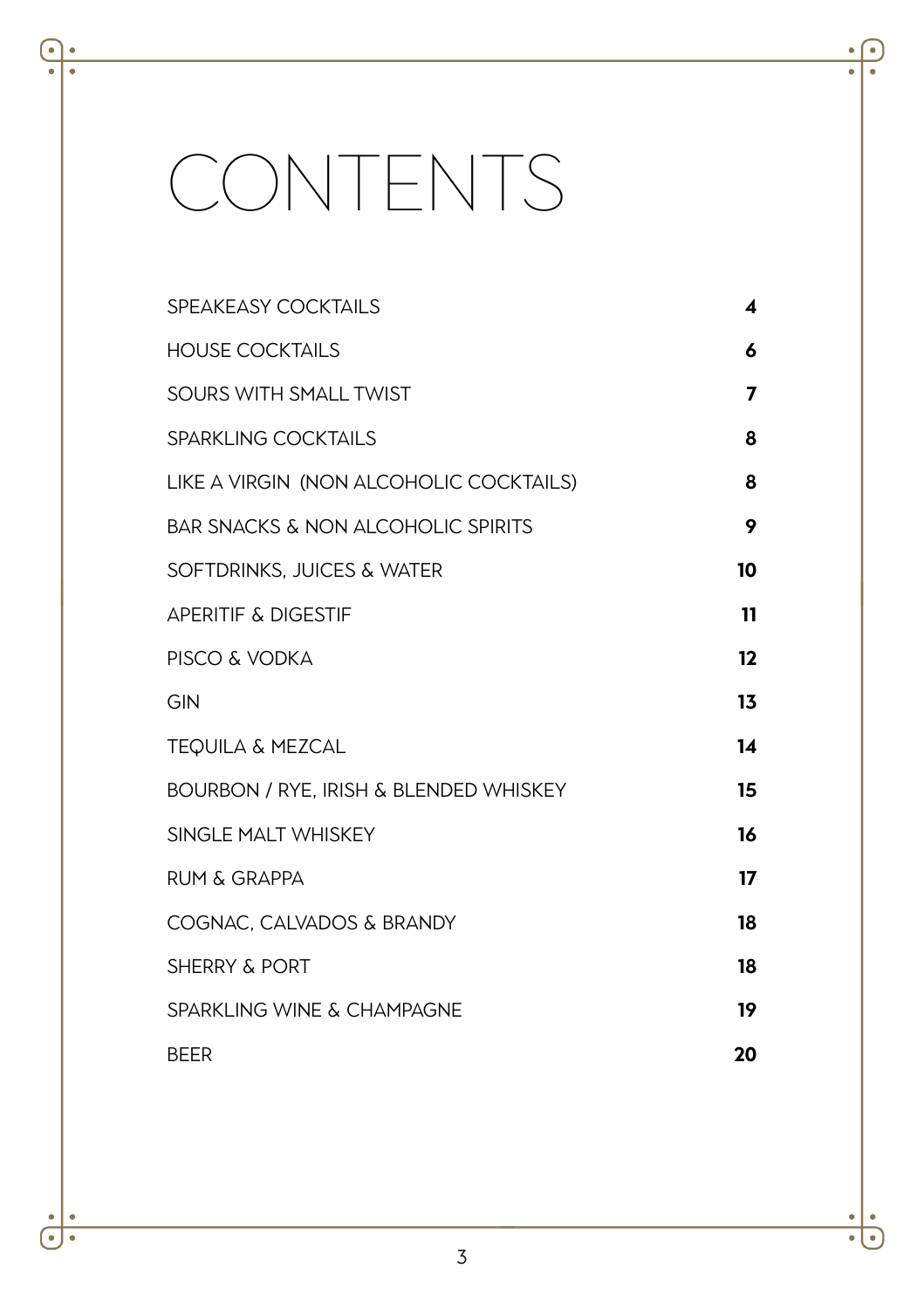# Speakeasy cocktails

## **Aviation** *So named due to the violette liqueur giving the cocktail a pale sky-blue colour, the Aviation dates from the early age of aeronautics when air travel was a glamorous luxury that only the rich could afford.* Tanqueray No.Ten gin, Luxardo Maraschino liqueur, Bitter Truth Violet liqueur and lime juice **Clover Club\*** *Another early twentieth-century mix, which sadly fell from fashion because of its pink hue when mixed drinks were only for Real Men, but is returning to favour in these metrosexual times.* Bombay Sapphire gin, Chambord liqueur, orange bitters, raspberry shrub, lime &lemongrass cordial and egg white **Corpse Reviver No2** *As Harry Craddock wrote in his The Savoy Cocktail Book of 1930. "for taken in quick succession will unrevive the corpse again". You have been warned.* Bombay Sapphire gin, Cointreau, Lillet Blanc aperitif wine and lemon juice

## **Last Word**

*Complex and herbal. A little sour, a little sweet, a little pungent.*

Tanqueray No.Ten gin, Green Chartreuse liqueur, Maraschino Luxardo iqueur and lime juice

# **Hanky Panky** *This cocktail was first created in the 1920s by Ada Coleman, head bartender of The Savoy Hotel's American Bar, London, and named after actor Sir Charles Hawtrey* Bombay Sapphire gin, Cocchi Vermouth di Torino and Fernet Branca bitter

 $\overline{9}$  12

p **<sup>11</sup>**

 $\overline{ }$  11

 $\overline{\mathbf{v}}^*$  13

 $\overline{2}$  12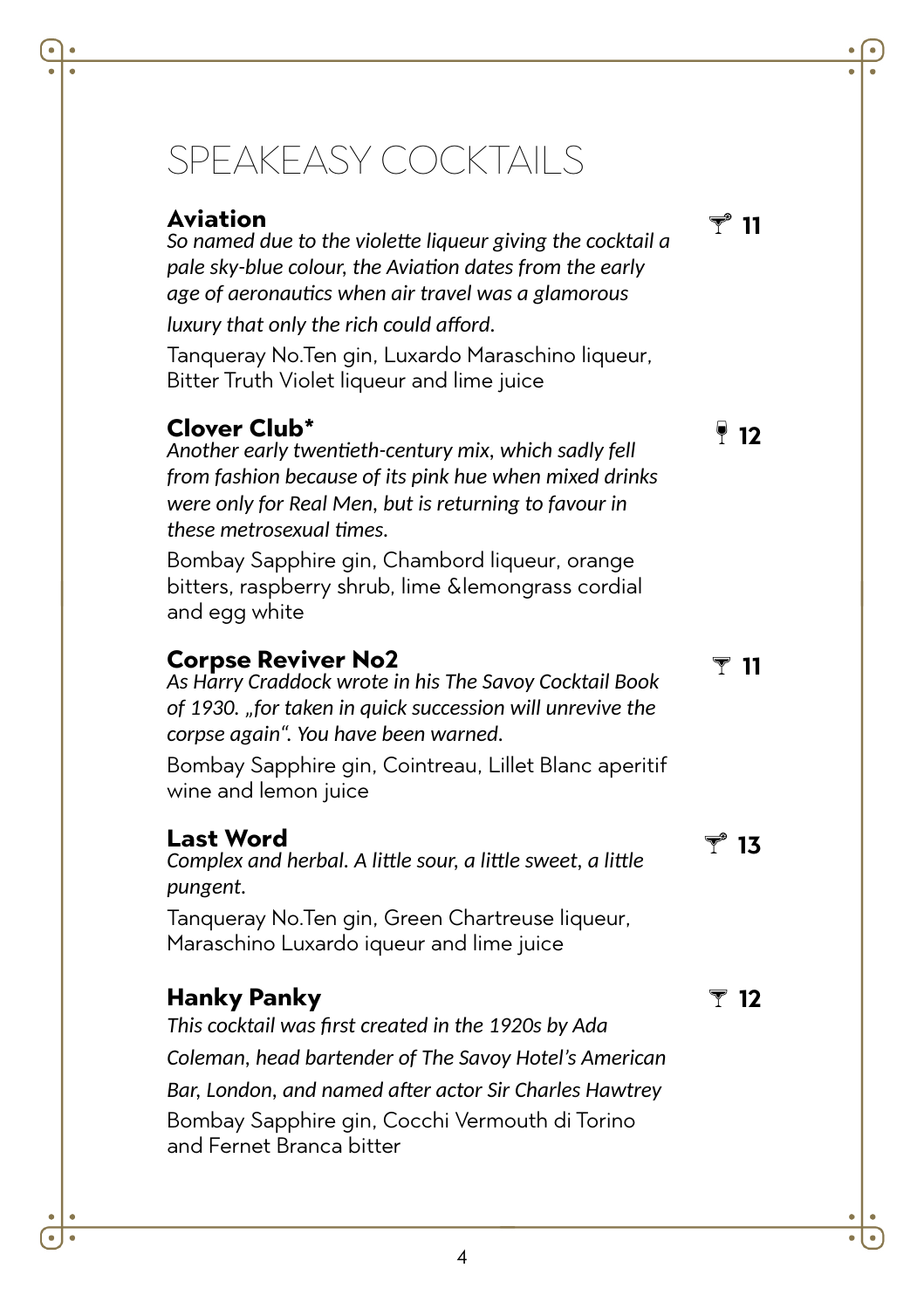| <b>Martinez</b><br>Part of Manhattan, part of Dry Martini. This is an old,<br>old drink with a beautiful, burnt honey colour and<br>complicated but well-balanced taste.<br>Bombay Sapphire gin, Cocchi Vermouth di Torino,<br>Luxardo Maraschino liqueur and selecton of bitters                                                         | ▼ 12                 |
|-------------------------------------------------------------------------------------------------------------------------------------------------------------------------------------------------------------------------------------------------------------------------------------------------------------------------------------------|----------------------|
| Old Fashioned*<br>The Old Fashioned coctail has roots that go all the way<br>back to the 1800s. The name comes from the way it is<br>made, with people heading to cocktail bars and reque-<br>sting for their drink to created in the "old fashioned<br>way"<br>Woodford Reserve bourbon, selection of bitters and<br>salty caramel syrup | ■ 12                 |
| Sazerac (cognac version)<br>The Sazerac is a local variation of a cognac or whiskey<br>cocktail originally from New Orleans.<br>H by Hine cognac, Pernod absinthe, Peychaud's<br>Bitters and sugar syrup                                                                                                                                  | $\overline{\tau}$ 13 |
| <b>Vesper Martini*</b><br>Every James Bond fan knows this recipe as the first<br>martini that Bond ordered in Ian Fleming's book, "Casino<br>Royale". Named after the seductive double agent Vesper<br>Lynd.<br>Osmoz Citrus gin, Ciroc vodka and Lillet Blanc<br>aperitif wine                                                           | $\overline{7}$ 12    |

7 ė

 $\dot{\theta}$ :

 $\bullet$  $\overline{\phantom{0}}$  $\overline{\cdot}$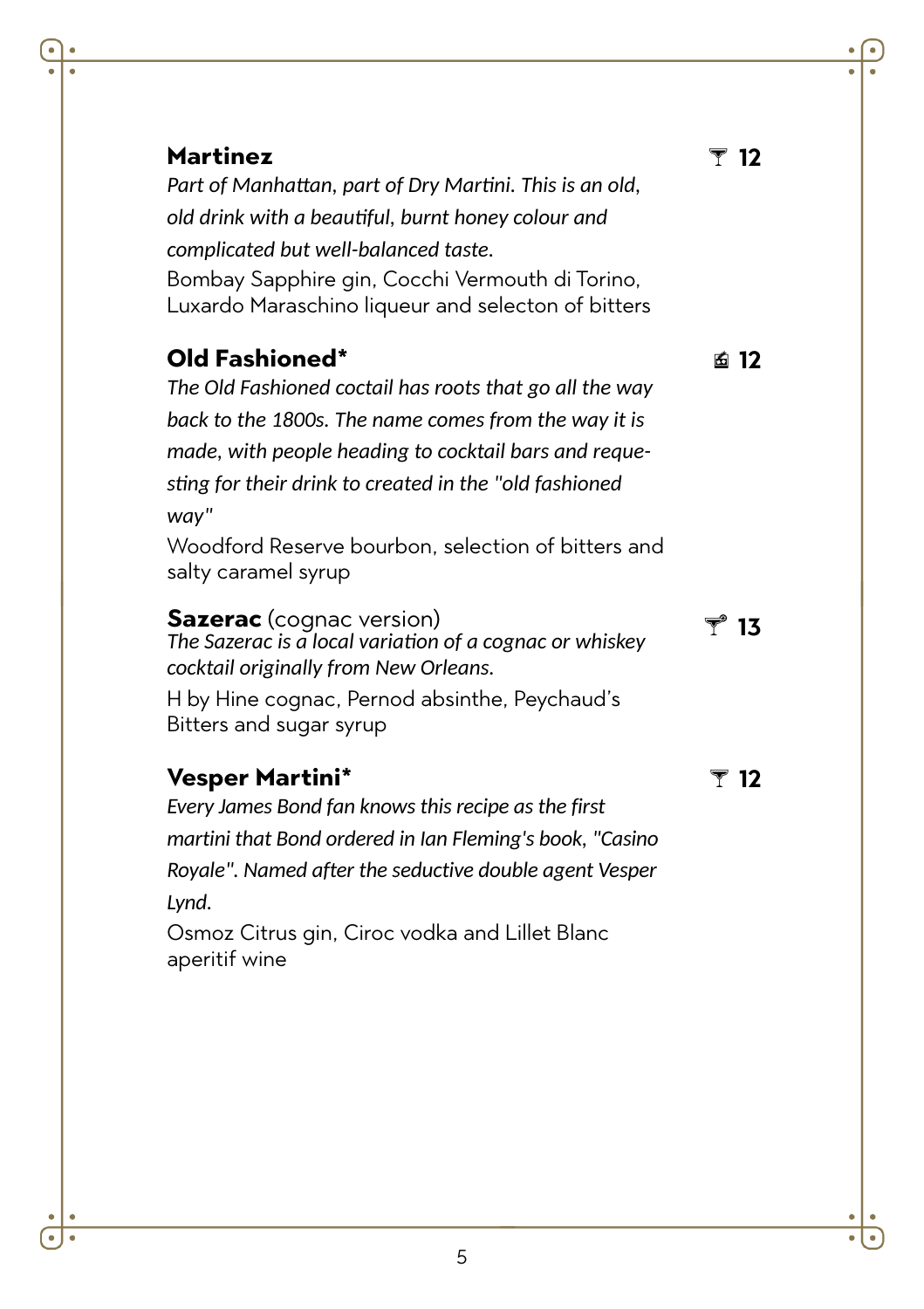# HOUSE SPECIALS **Parrot's Modern G&T\*** Gooseberry gin, Elderflower Tonic Water, fresh Granny Smith apple juice, lime & lemongrass cordial and cucumber foam  $\overline{9}$  14 **White Peach Martini\*** Tanqueray No.Ten gin, selection of bitters, white peach puree, lime & elderflower cordial p **<sup>12</sup> Passion Martini\*** Absolut Citron vodka, fresh passionfruit, passionfruit puree and simple syrup p **<sup>12</sup> Aloe & Basil Daiquiri\*** Plantation 3 stars rum, Suze aperitif, orange bitters, sage & honey syrup, fresh basil and aloe vera foam *Tallinn Cocktail Week 2021 judges favourite cocktail* p **<sup>12</sup> Appeltini\*** Absolut Citron vodka, Sour Apple liqueur, Granny Smith apple juice, lime & lemongrass cordial  $\overline{\mathbf{v}}^*$  11

**White Lady\*** *This is a sipping drink, certainly, and a delicate one to boot. It's a dry and citrus blast, with lime and elderflower conspiring with gin to knock you off your feet.*

Tanqueray No.Ten gin, St.Germain Elderflower liqueur, lime juice and egg white

F 12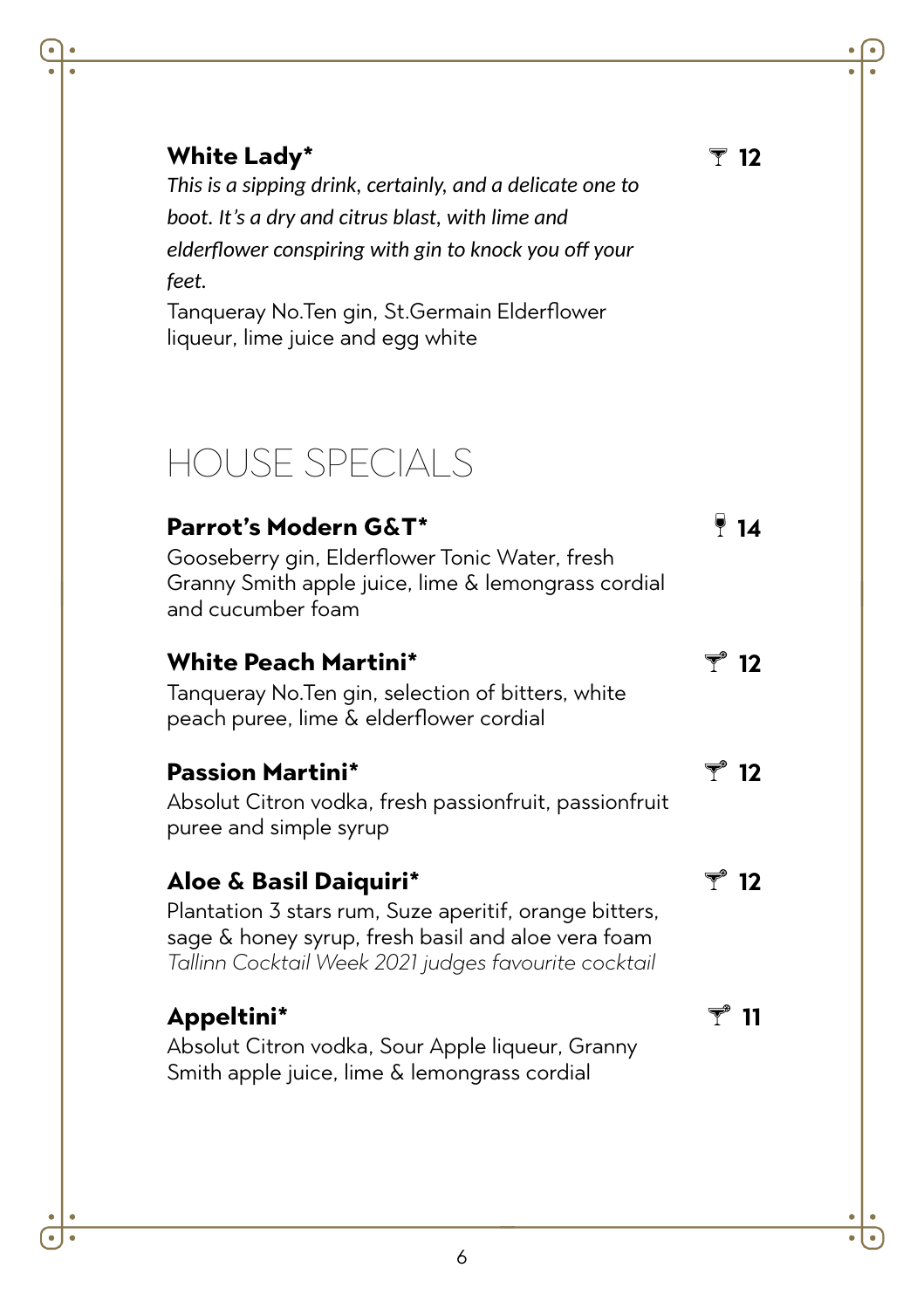| Parrot Negroni*<br>Tanqueray No.Ten gin, Carpano Bitter, Antica<br>Formula vermouth, orange bitters and maraschino<br>syrup                   | ⊠ 12         |
|-----------------------------------------------------------------------------------------------------------------------------------------------|--------------|
| <b>Bloody Maria*</b><br>Horseraddish, garlic & chilli infused Plata tequila,<br>tomato juice with different spices, coriander & lime<br>juice | ⊡ 12         |
| * Parrot signatures                                                                                                                           |              |
| SOURS WITH SMALL TWIST                                                                                                                        |              |
| Dill & Avacado Vodka Sour*<br>Gustav Dill vodka, orange bitters, fresh avacado,<br>lime & lemongrass cordial and egg white                    | ี่ 11        |
| Mint Gin Sour*<br>Crafter's London Dry gin, orange bitters, fresh mint,<br>cucumber, lime & lemongrass cordial                                | 61 11        |
| <b>Mint Mezcal Sour</b><br>Meteoro mezcal, selection of bitters, fresh mint,<br>lime & lemongrass cordial                                     | 面 12         |
| <b>Yuzu Pisco Sour*</b><br>El Gobrenador pisco, yuzu juice, lemongrass & lime<br>cordial and egg white                                        | $\bullet$ 12 |
| Jalapeno & Mango Tequila Sour*<br>Jalapeno & coriander infused Plata tequila,<br>mango puree, lime & lemongrass cordial                       | ี่ 611       |

 $\frac{1}{\epsilon}$ ė

 $\frac{1}{\cdots}$ 

٠  $\overline{\phantom{0}}$  $\overline{\cdot}$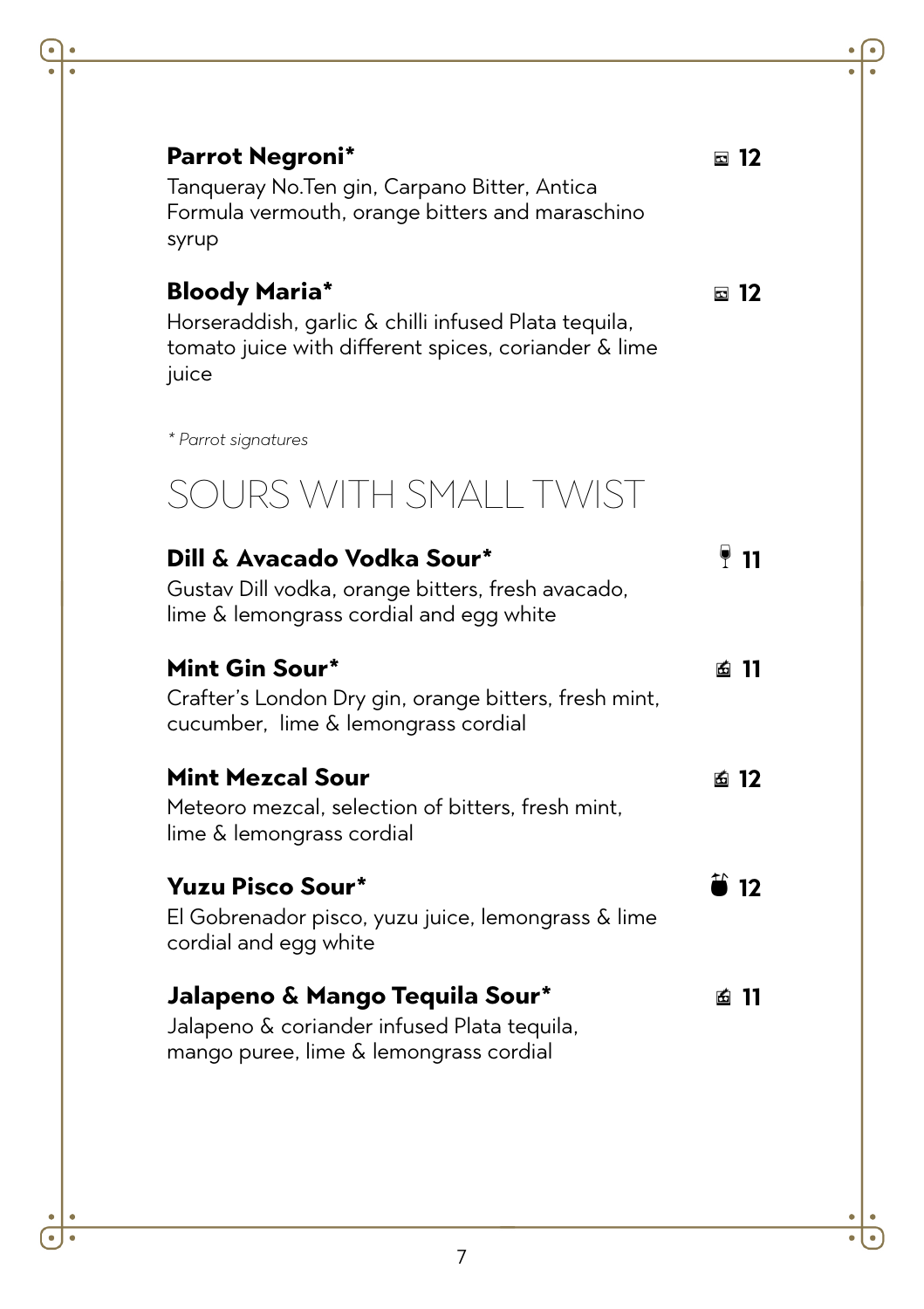| <b>Passionfruit Whiskey Sour</b><br>Woodford Reserve bourbon, selection of bitters,<br>passionfruit, lemon cordial, egg white                                                      | ▼ 12 |
|------------------------------------------------------------------------------------------------------------------------------------------------------------------------------------|------|
| * Parrot signatures                                                                                                                                                                |      |
| SPARKLING COCKTAILS                                                                                                                                                                |      |
| Parrot Upside Down Bellini*<br>Prosecco or RH Coutier Brut Champagne and<br>white peach foam                                                                                       | 9/14 |
| French 75<br>Prosecco or RH Coutier Brut Champagne,<br>Scapegrace Siver Gin and lemon cordial                                                                                      | 9/14 |
| <b>Kir Royal*</b><br>Prosecco or RH Coutier Brut Champagne, Gabriel<br>Boudier Crème de Cassis liqueur and blueberry<br>caviar                                                     | 9/14 |
| <b>LIKE A VIRGIN</b>                                                                                                                                                               |      |
| Parrot's Modern G&T (non-alco)*<br>Non-alcoholic spirit Lyre's Dry London, Elderflower<br>Tonic Water, fresh Granny Smith apple juice, lime &<br>lemongrass cordial, cucumber foam | 910  |
| <b>Corsaro Negroni</b> (non-alco)<br>Non-alcoholic spirit Corsaro Aperitivo, pomegranate<br>juice, aromatic and celery bitters                                                     | 66.7 |

7

 $\dot{\theta}$ :

 $\bullet$  $\overline{\bullet}$ 7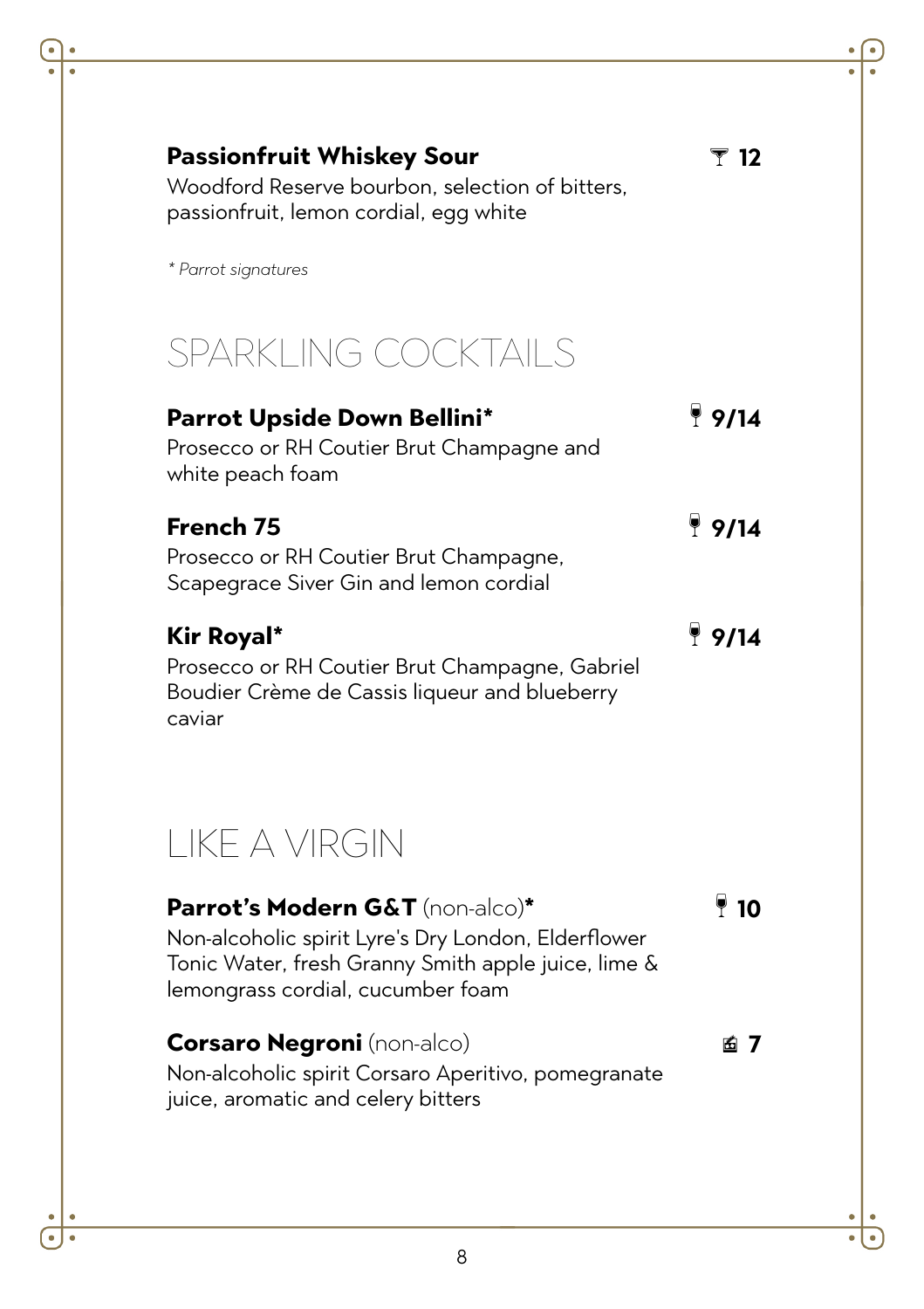| Seedlip Mint Sour (non-alco)*<br>Non-alcoholic spirit Seedlip Spice 94, cucumber,<br>peppermint, lime & lemongrass cordial | 61 10          |
|----------------------------------------------------------------------------------------------------------------------------|----------------|
| Passion Sparkler (non-alco)*<br>Fresh passionfruit, sprite and soda water                                                  | $\mathbf{r}$   |
| * Parrot signatures                                                                                                        |                |
| <b>BAR SNACKS</b>                                                                                                          |                |
| <b>Green Olives</b><br>Green sweet Sicilian olives                                                                         | 5              |
| <b>Beef Jerky</b><br>Parrot housemade Beef Jerky                                                                           | 8              |
| Cheese plate with jam<br>Mature Gouda, Old Rotterdam & Goat cheese                                                         | 12             |
| Popcorn                                                                                                                    | $\mathbf 2$    |
| NON - ALCOHOLIC SPIRITS                                                                                                    | 4 <sup>C</sup> |
| Corsaro Aperitivo                                                                                                          | 5              |
| Seedlip Spice 94                                                                                                           | 5              |
| Lyre's London Dry Spirit                                                                                                   | 5              |

Ğ ė

 $\frac{1}{\cdots}$ 

 $\cdot \bigcirc$ 

 $\div$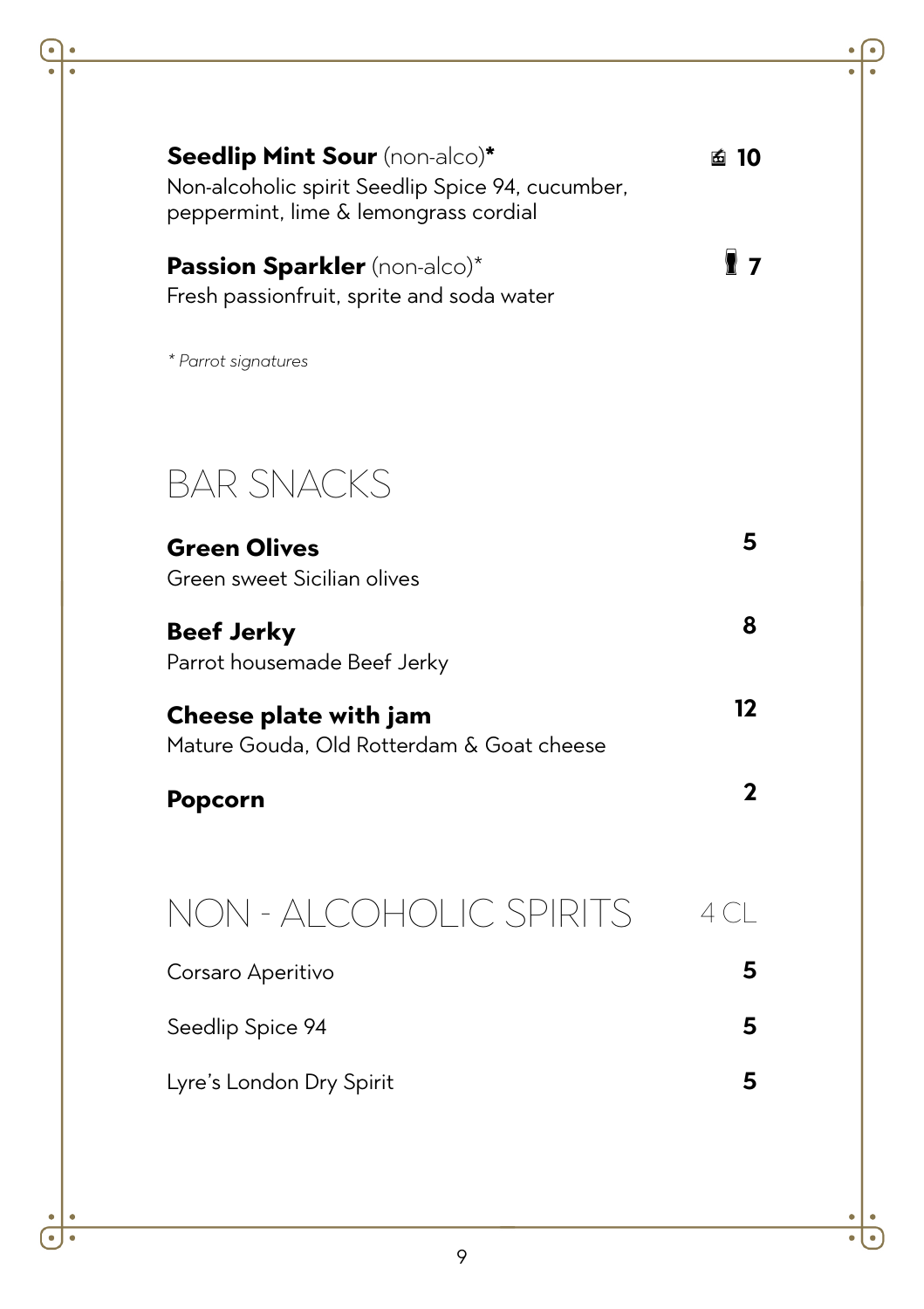# softdrinks, Juices & WATER

| Coca-Cola                           | 3 |
|-------------------------------------|---|
| Sprite                              | 3 |
| Fentimans Rose Lemonade             | 4 |
| Fever-Tree Ginger Beer              | 3 |
|                                     |   |
| Fentimans Connoisseurs Tonic Water  | 3 |
| Fever-Tree Indian Light Tonic Water | 3 |
|                                     |   |
| Aloe Vera Drink                     | 3 |
| <b>Big Tom Spiced Tomato Juice</b>  | 4 |
| Apple Juice                         | 3 |
| Cranberry Juice                     | 3 |
| Pineapple Juice                     | 3 |
| Orange Juice                        | 3 |
|                                     |   |
| Haage Still Water 0,75L             | 5 |
| Haage Sparkling Water 0,75L         | 5 |
|                                     |   |

10

 $\overline{\left( \cdot \right)}$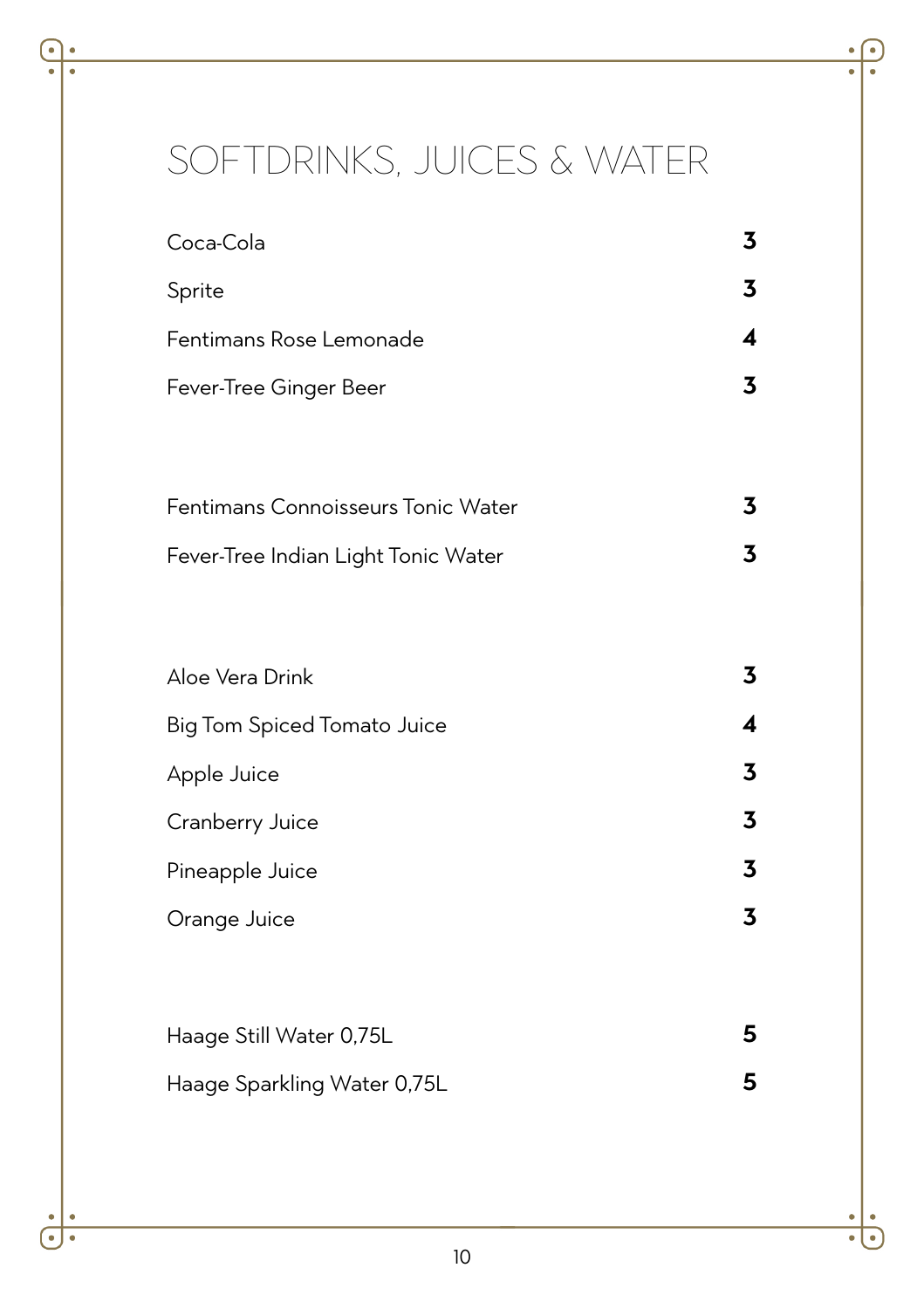# aperitif 4cl Antica Formula 8cl **8** Cocchi Vermouth di Torino 8cl **8** Cocchi Barolo Chianto 8cl **12** Noilly Prat Extra Dry 8cl **8** Martini Riserva Speciale Ambrato **8** and 8cl **8** Martini Riserva Speciale Rubno 8cl 8 Carpano Botanic Bitter **4** Luxardo Aperitivo **4** Suze **4** Lillet Blanc **5** Italicus **10** Dubonnet **5** Pernod **5** digestif 4 cl Fernet Branca **5** Montenegro Amaro **5** Ramazzotti Amaro **5**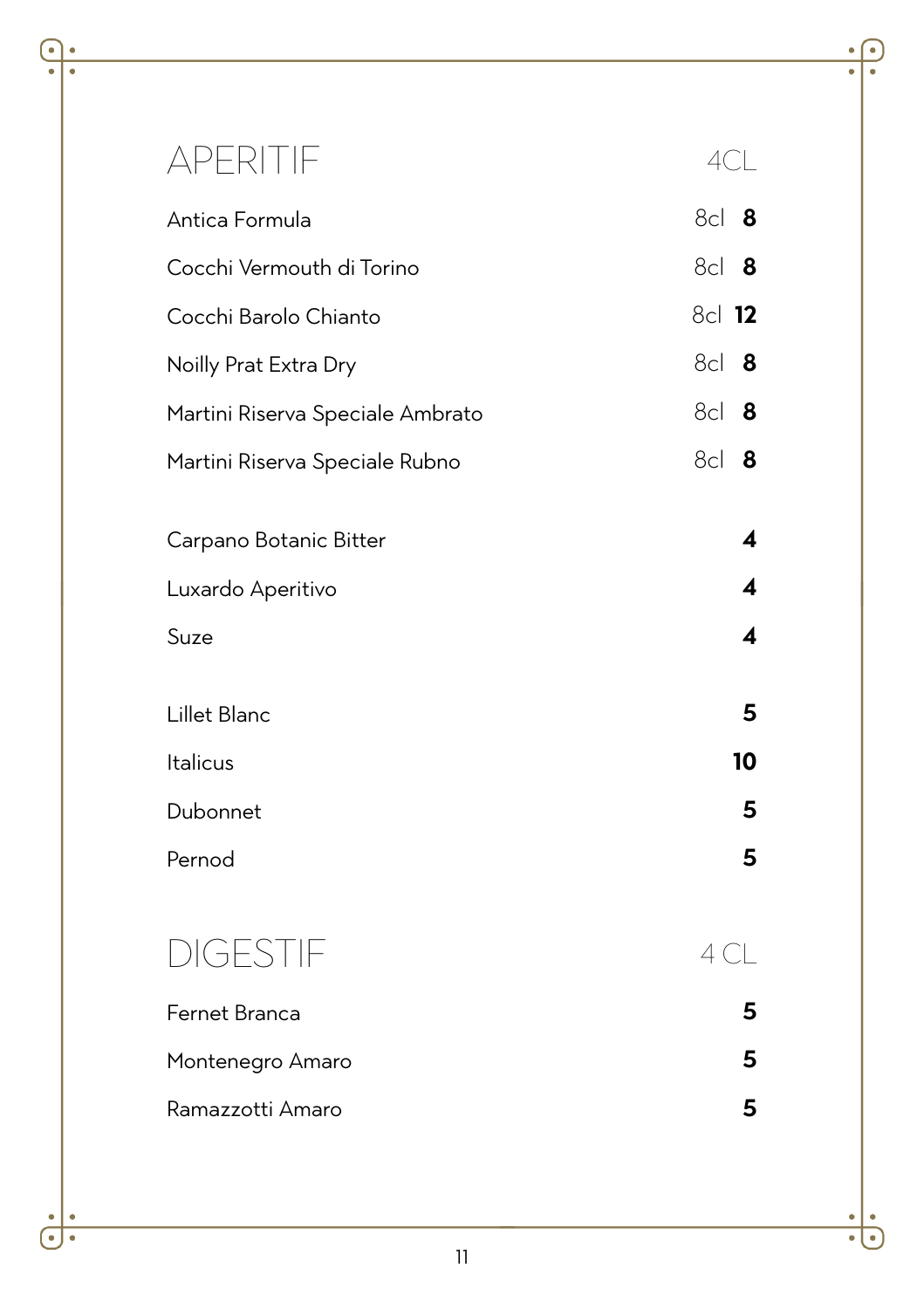# PISCO 4 CL 1615 Ancholade **8** BarSol Mosto Verde Italia **6** BarSol Quebranta **6** El Gobernador **7** Waqar **8** vodka 4 cl Absolut Elyx **7** Bellingshausen **5** Ciroc **8** CXX **5** Gustav Dill **5** Kauffman Private Vintage Collection 2008 **20** Ketel One **6** Laplandia Espresso **5** Onegin **7**

12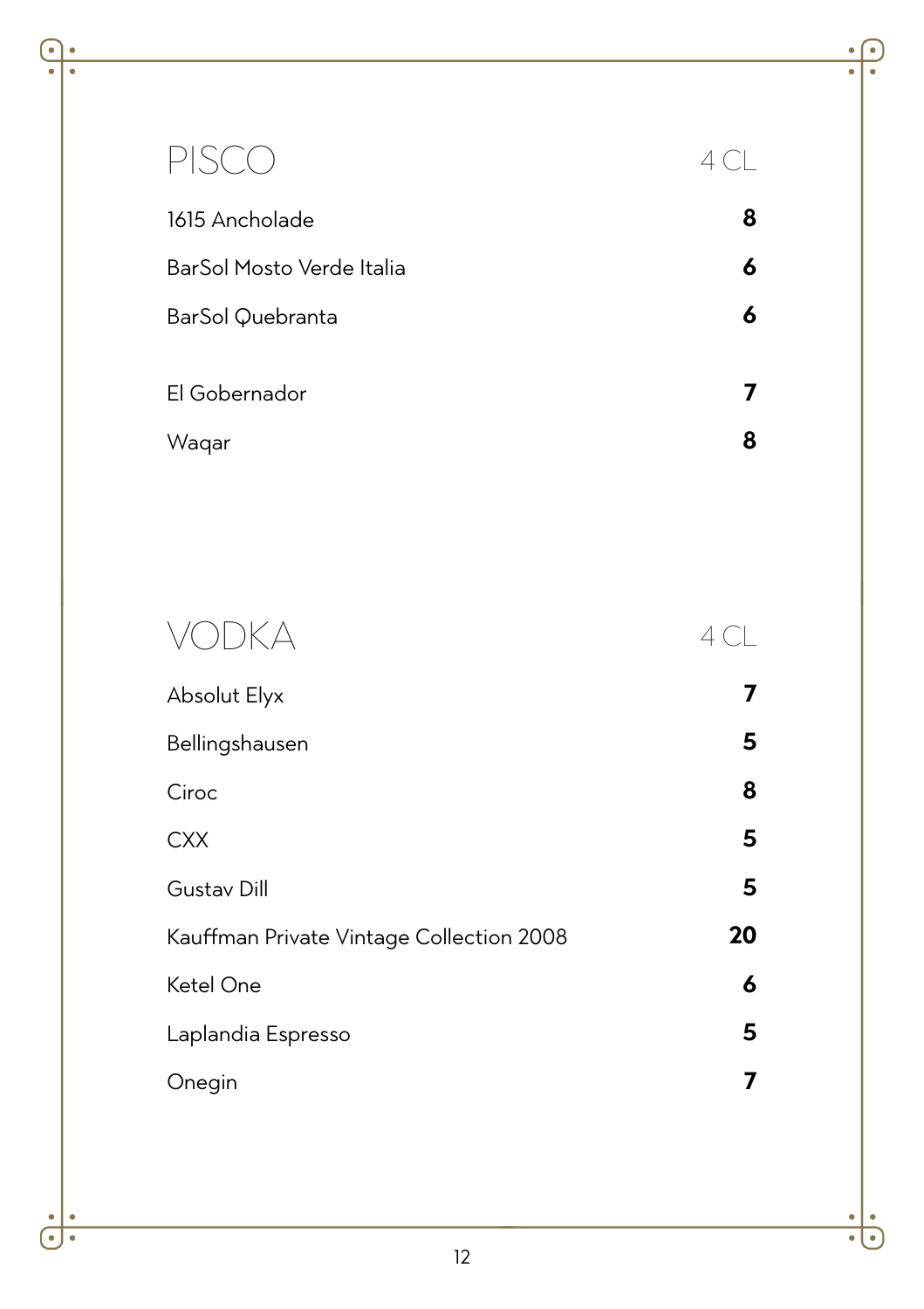| GIN                             | 4 CL |
|---------------------------------|------|
| Amuerte Black                   | 10   |
| Beefeater 24                    | 6    |
| <b>Bombay Sapphire</b>          | 6    |
| <b>Brockmans</b>                | 9    |
| Elephant Navy Strength          | 11   |
| Canaima                         | 11   |
| <b>Crafters Aromatic Flower</b> | 6    |
| Crafters London Dry             | 6    |
| Hendrick's                      | 7    |
| Jerry Thomas Speakeasy          | 9    |
| Junimperium Blended Dry         | 9    |
| Lindemans Red                   | 10   |
| Monkey 47 Schwarzwald Dry       | 11   |
| Nikka                           | 11   |
| Opihr Oriental Spice            | 8    |
| Ozmos Citrus                    | 8    |
| Roku                            | 9    |
| Sipsmith VJOP                   | 9    |
| Star of Bombay                  | 10   |
| <b>Tanqueray Ten</b>            | 7    |
|                                 |      |

 $\overline{\bullet}$ 

 $\dot{\mathbf{d}}$ :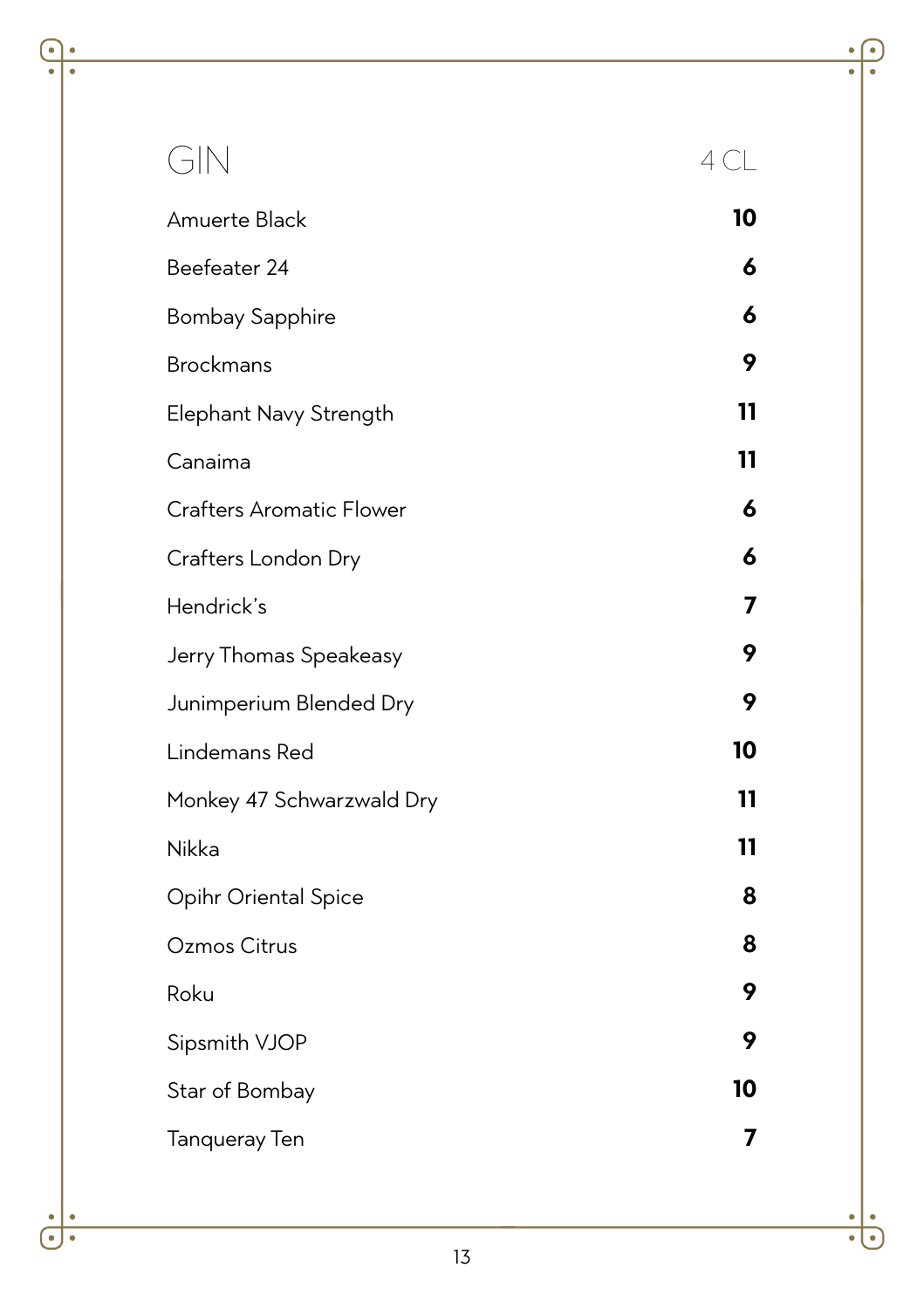| TEQUILA                                   | 4 CL           |
|-------------------------------------------|----------------|
| Casamigos Blanco                          | 9              |
| Olmeca Altos Plata                        | 6              |
| Patron Silver                             | 9              |
| Casamigos Reposado<br>Clase Azul Reposado | 10<br>21       |
| Olmeca Altos Reposado                     | 6              |
| Casamigos Anejo<br>Don Julio Anejo        | 11<br>9        |
| Cenote Anejo Cristalino                   | 13             |
| Volcan Anejo Cristalino                   | 13             |
|                                           |                |
| MEZCAL                                    | 4 <sup>C</sup> |
| Marca Negra Espadin                       | 12             |
| Meteoro Espadin                           | 9              |
| Vago Elote                                | 14             |

 $\overline{\bullet}$ 

 $\dot{\text{d}}$ ۰  $\overline{\cdot}$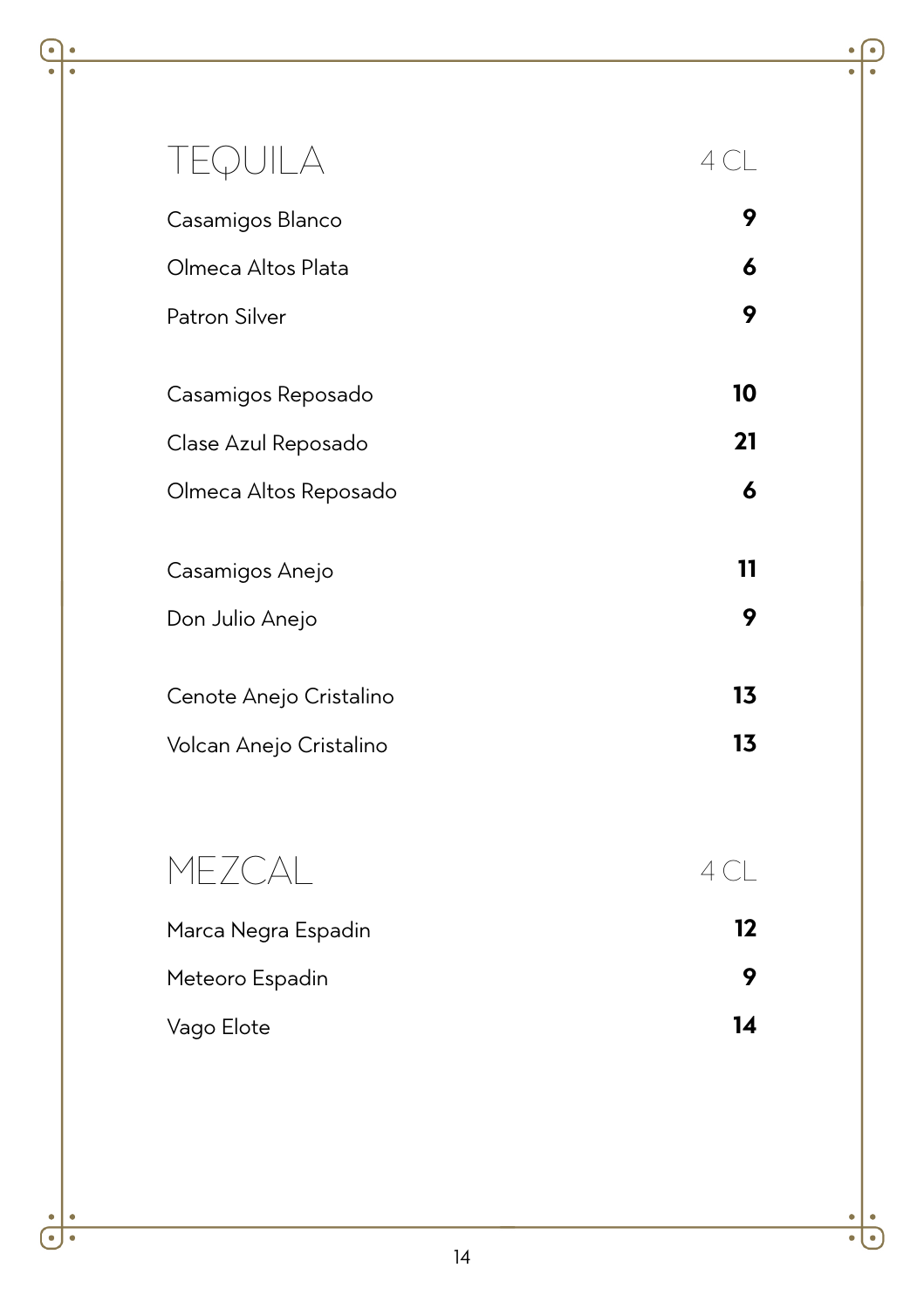# BOURBON / RYE 4 CL Basil Hayden's **10** Bulleit Bourbon **7** Four Roses Single Barrel **8** Jack Daniels Single Barrel **8** Woodford Reserva **7** Bulleit Rye **8**

| <b>IRISH</b>               |    |
|----------------------------|----|
| Dingle 12 YO (Single Malt) | 14 |
| Roe & Co                   | 10 |

The Dead Rabbit **8**

# BLENDED 4 CL

| Chivas Regal Royal Salute 25 YO | 28 |
|---------------------------------|----|
| Johnnie Walker Black Label      |    |
| Johnnie Walker Green Label      | 11 |
| Monkey Shoulder                 |    |
| Nikka From The Barrel           | 12 |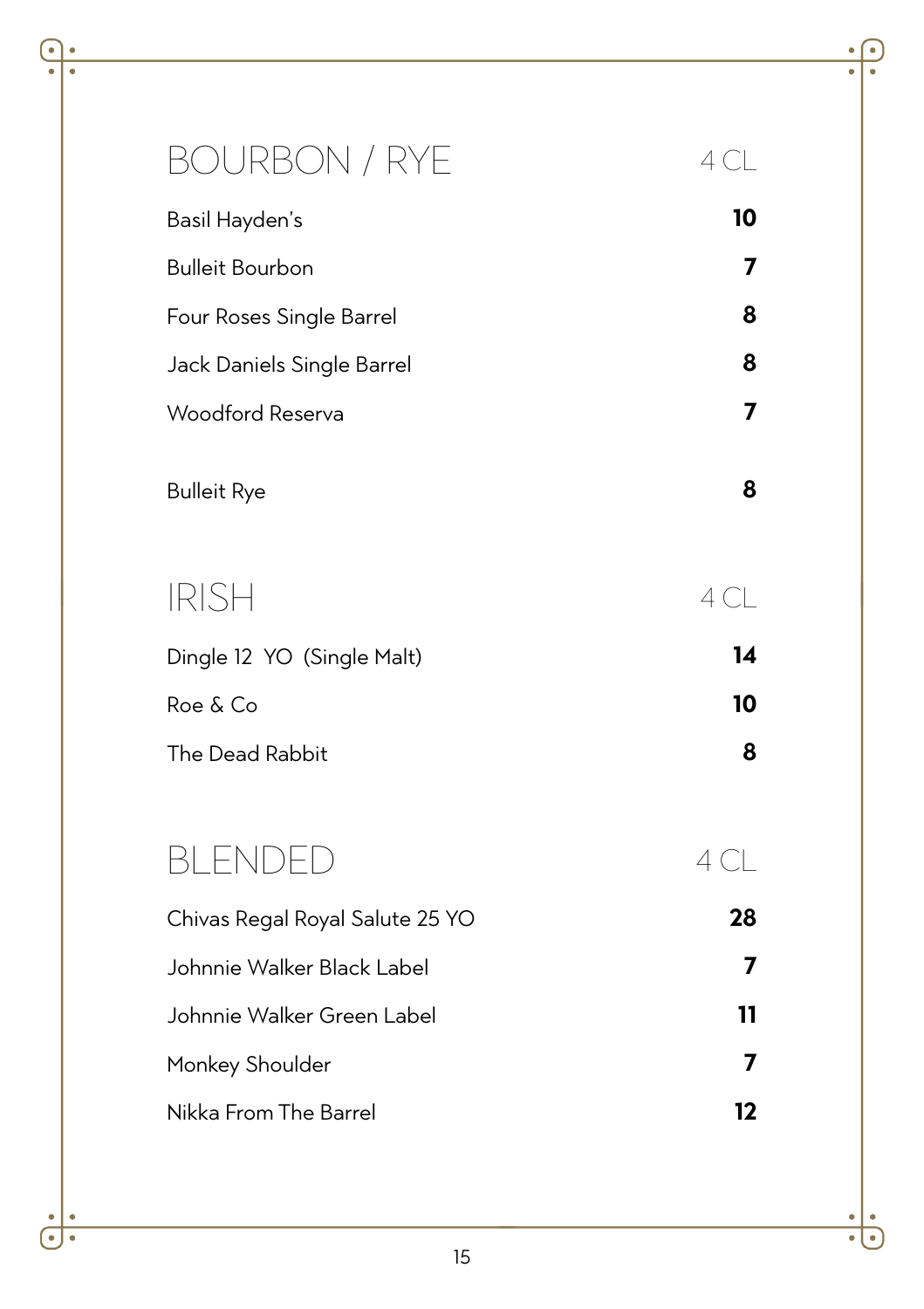| SCOTCH                              | 4 ( |
|-------------------------------------|-----|
| Aberlour 12 YO                      | 9   |
| Balvenie 12 YO                      | 11  |
| Coal Ila 12 YO                      | 12  |
| Dalwhinnie 15 YO                    | 10  |
| Glenkinchie 12 YO                   | 10  |
| Glenfiddich 12 YO                   | 9   |
| Lagavulin 16 YO                     | 14  |
| Old Ballantruan 10 YO               | 13  |
| Port Charlotte 10 YO                | 12  |
| Singleton 12 YO                     | 8   |
| Talisker 10 YO                      | 10  |
| The Glenlivet 18 YO                 | 13  |
| The Macallan 12 YO                  | 13  |
| The Macallan Oscuro 1824 Collection | 150 |

 $\bullet$ 

 $\dot{\text{d}}$  $\bullet$  $\overline{\cdot}$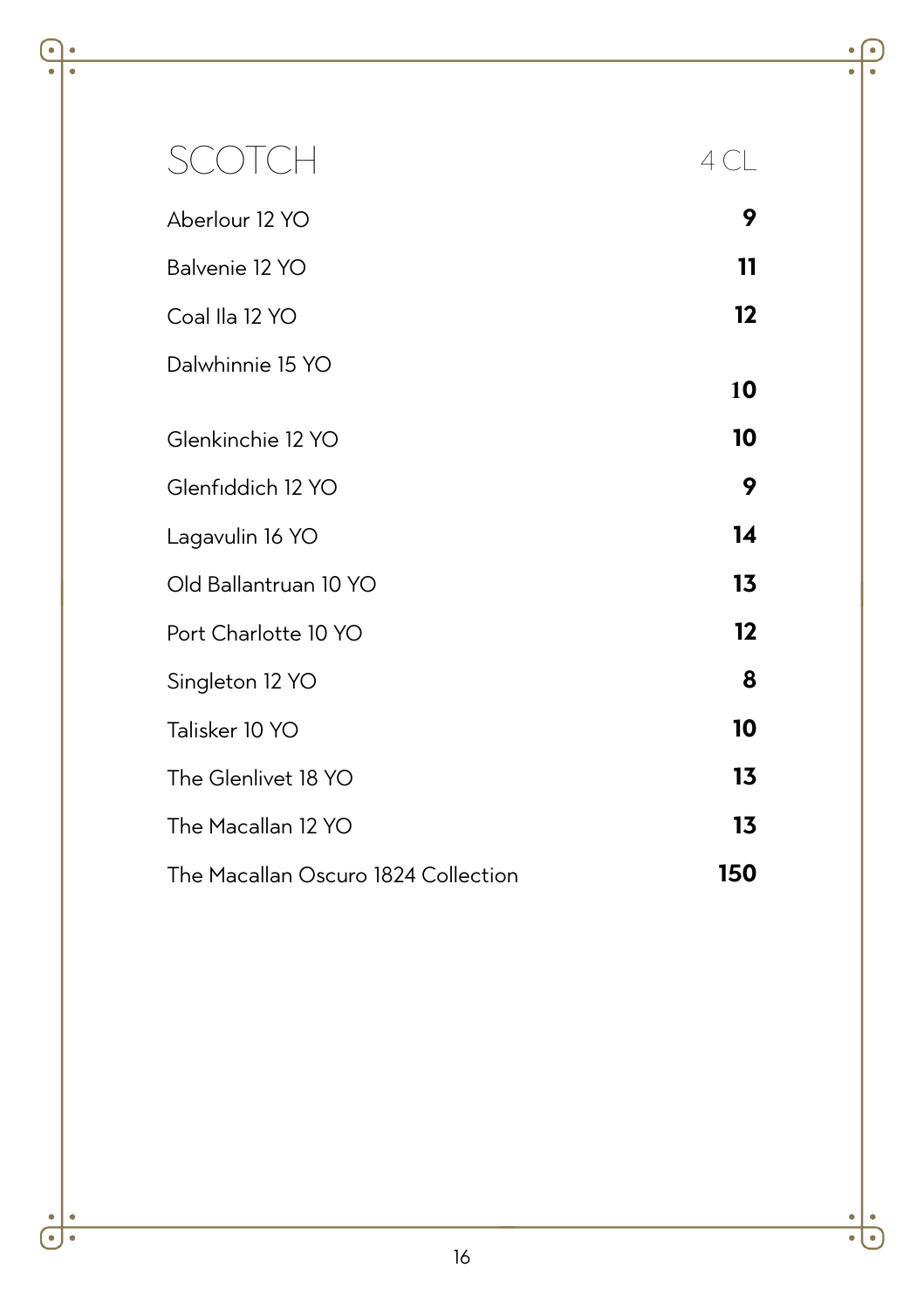| RUM                                  | 4 ( |
|--------------------------------------|-----|
| 327 XO                               | 6   |
| Bacardi Reserve Ocho 8yo             | 8   |
| Beach House White Spice              | 6   |
| BemBom (aged Cachaca)                | 6   |
| Bumbu Original                       | 8   |
| Don Papa                             | 8   |
| Hampden 8 YO                         | 11  |
| Havana 7 YO                          | 6   |
| Havana 15 YO                         | 25  |
| Rhum-Rhum Liberation 2015            | 18  |
| Plantation 3 Stars Artisanal         | 5   |
| Plantation Stiggins' Fancy Pineapple | 7   |

# GRAPPA 4 CL

7

 $\frac{1}{\left(\frac{1}{2}\right)^{2}}$ 

| Gaja Grappa di Barolo             | 10 |
|-----------------------------------|----|
| Jacoulot Marc de Bourgogne Grappa | 8  |
| Nonino il Moscato di Grappa       | 10 |
| Grappa di Sassicaia, Jacopo Poli  | 16 |

 $\overline{\bullet}$ F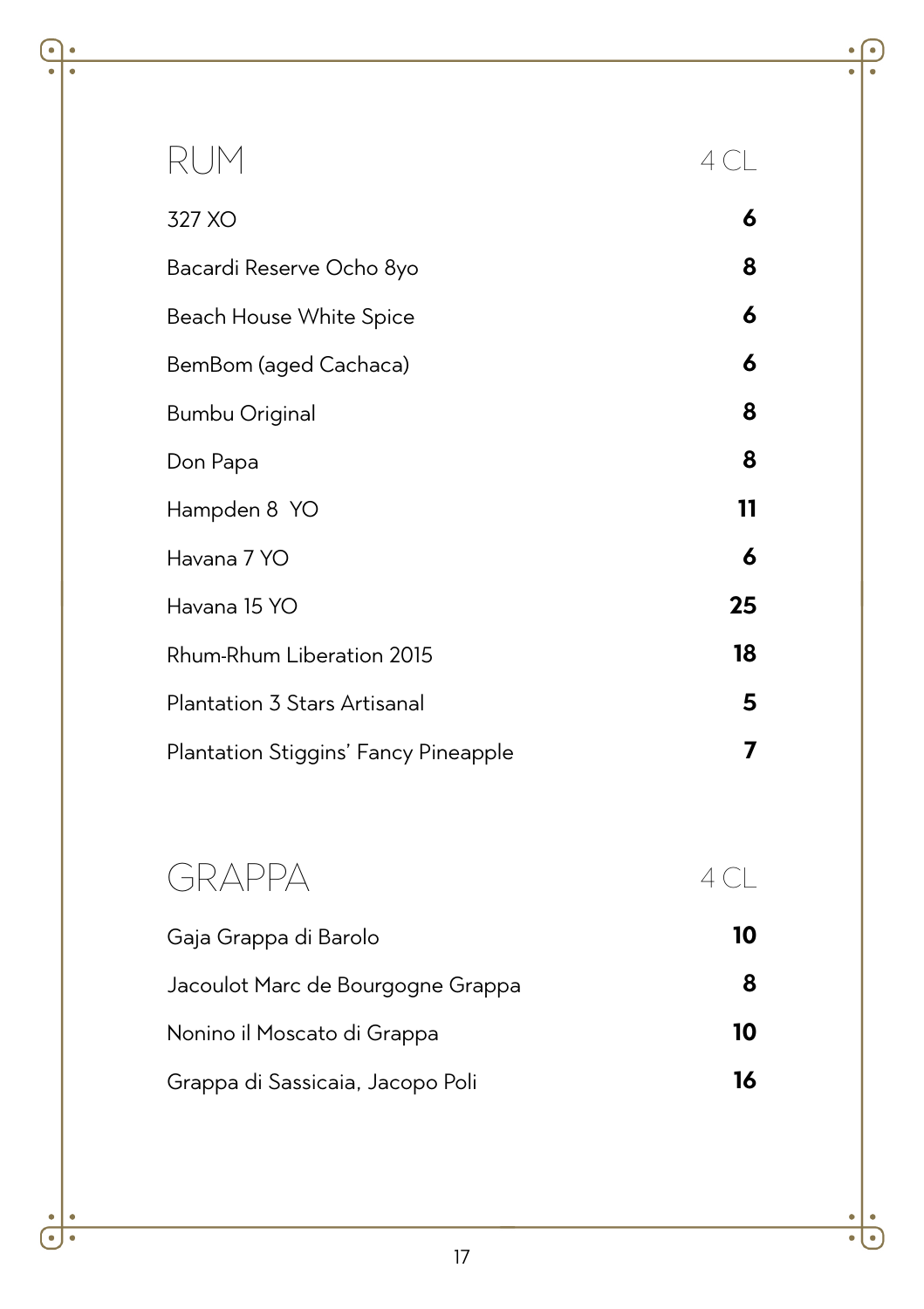| <b>DGNAC &amp; CALVADOS</b>         | 4 CL           |
|-------------------------------------|----------------|
| Hine Rare VSOP                      | 11             |
| Martell VSOP                        | 11             |
| Maxime Trijol VSOP                  | 11             |
| Delamain XO                         | 18             |
| Martell XO                          | 22             |
| Maxime Trijol XO                    | 20             |
|                                     |                |
| Coquerel VSOP                       | 9              |
| Coquerel XO                         | 11             |
| Coquerel Pomme d'Eve                | 15             |
|                                     |                |
| BRANDY & EU DIE VIE                 | 4 <sup>C</sup> |
| Metaxa 12*                          | 9              |
| La Blanche Eu Die Vie               | 8              |
|                                     |                |
| SHERRY & PORT                       | 8 CL           |
| Gonzalez Byass Tio Pepe Fino Sherry | 7              |
| Kopke 10yo Tawny Porto              | 7              |
| Sandeman LBV Porto                  | 8              |
|                                     |                |

18

 $\frac{1}{\left(\frac{1}{2}\right)^{2}}$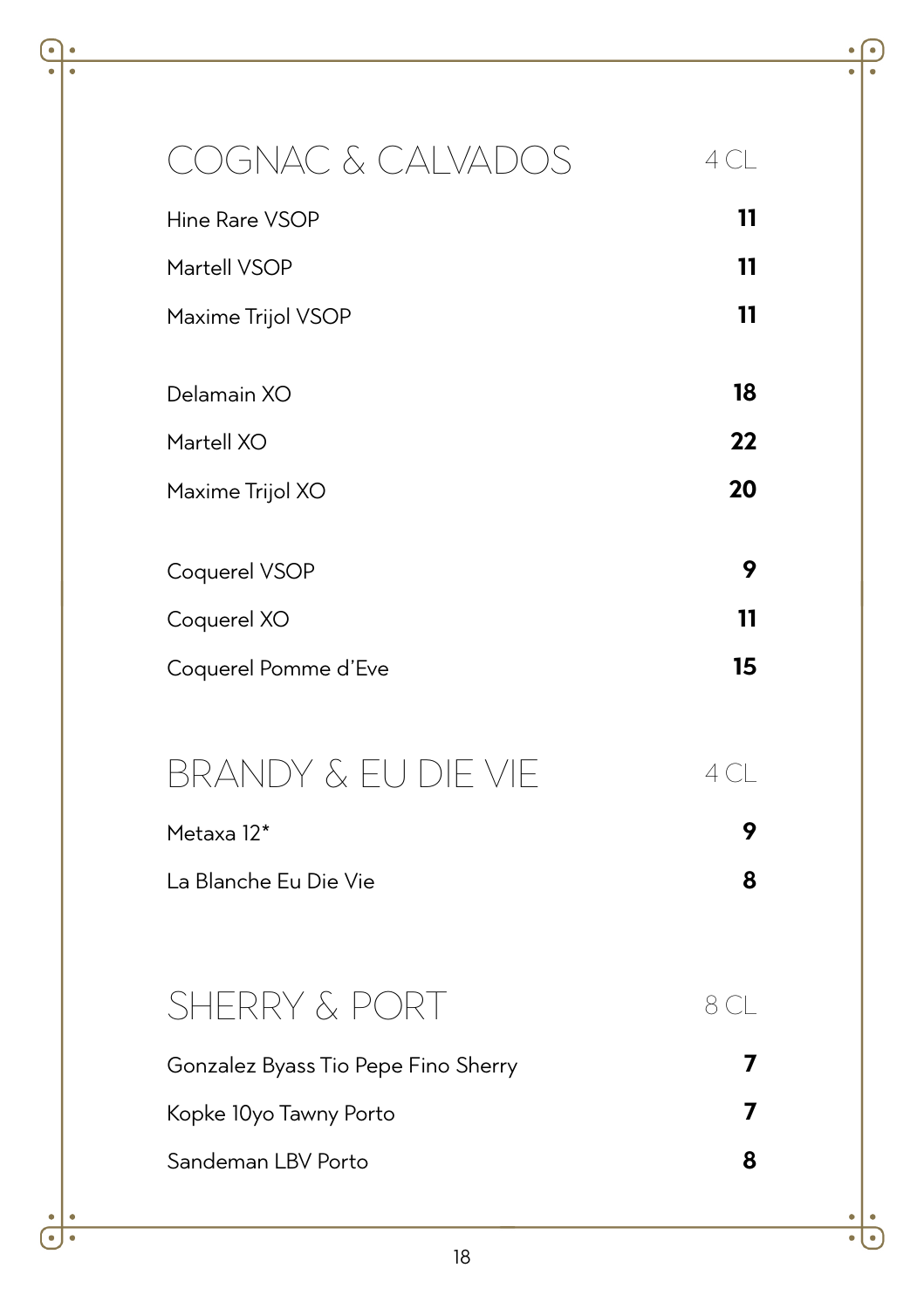# PROSECCO & CAVA 75 CL Fagher Le Colture Prosecco di Valdobbiadene Brut 12cl / 75cl **7/35** Bellenda Prosecco DOC Rosé Millesimato Brut **38** Bohigas Brut Reserva DO Cava **30** Noughty Chardonnay alco-free. *organic* **30**

| 75 CL       |
|-------------|
| 12.5/<br>70 |
| 55/<br>115  |
| 85          |
| 115         |
| 115         |
| 110         |
| 120         |
| 125         |
| 320         |
| 350         |
|             |